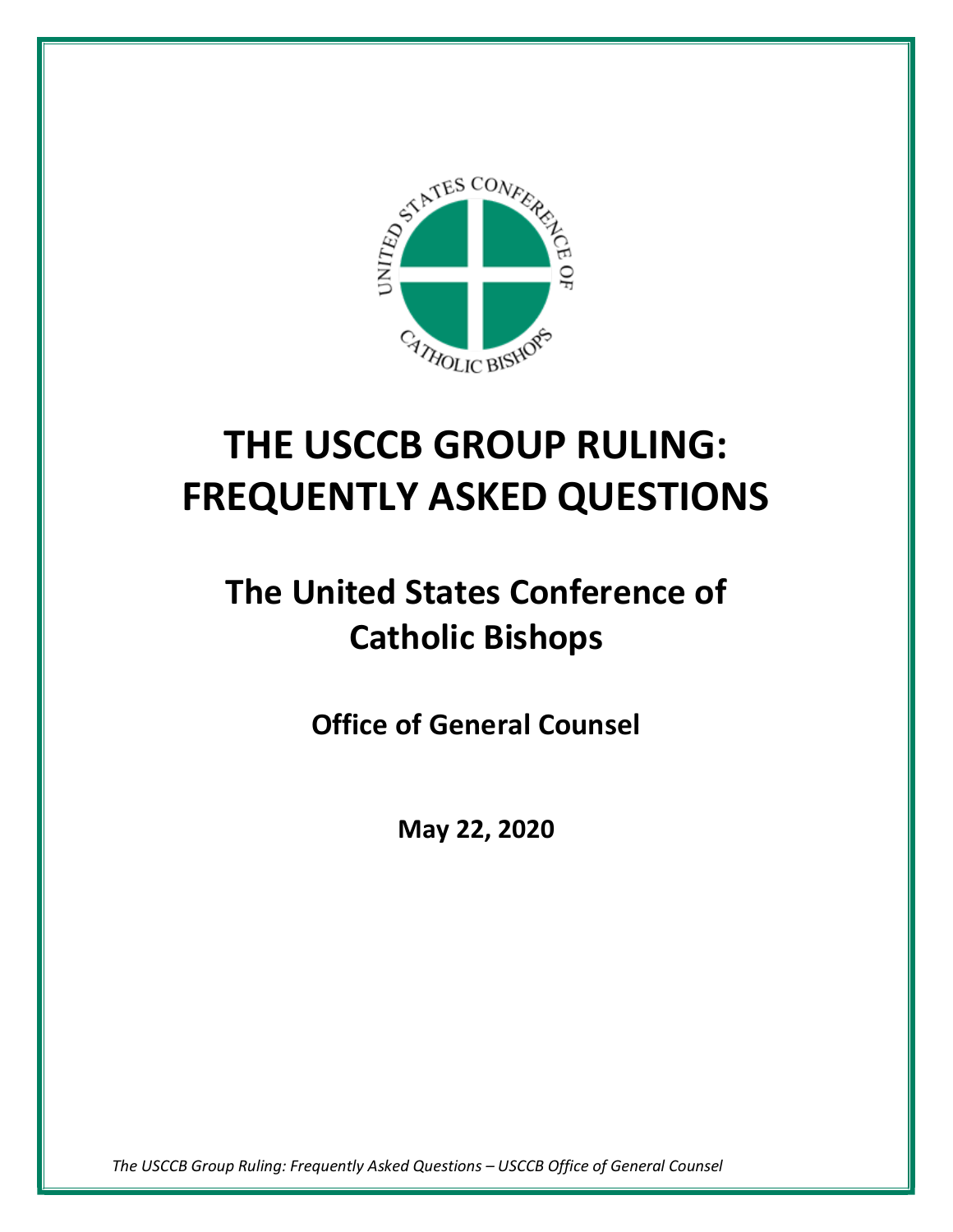## **Table of Contents**

## **The USCCB Group Ruling: Frequently Asked Questions**

| The IRS denied my Form 1023. Can I apply to be included in the group ruling? 1                      |  |
|-----------------------------------------------------------------------------------------------------|--|
|                                                                                                     |  |
|                                                                                                     |  |
| Are contributions to organizations included in the group ruling deductible?2                        |  |
| How can my organization prove it is tax exempt and/or eligible to receive deductible charitable     |  |
|                                                                                                     |  |
| How can my organization establish that it is covered under the group ruling if it was approved      |  |
|                                                                                                     |  |
|                                                                                                     |  |
| Will the USCCB accept a grant or contribution for my organization and then transfer it to us? 2     |  |
|                                                                                                     |  |
|                                                                                                     |  |
| How can I determine my organization's public charity status under section 509(a) of the Code?  3    |  |
|                                                                                                     |  |
|                                                                                                     |  |
|                                                                                                     |  |
|                                                                                                     |  |
|                                                                                                     |  |
|                                                                                                     |  |
|                                                                                                     |  |
|                                                                                                     |  |
| My organization is included in the OCD but is not listed in Exempt Organizations Select Check. Does |  |
|                                                                                                     |  |
|                                                                                                     |  |
|                                                                                                     |  |
|                                                                                                     |  |
| How long will it take for my organization to appear in the EO BMF and GuideStar? 7                  |  |
|                                                                                                     |  |
| Is my organization exempt from filing Form 990/EZ/N because it's included in the group ruling? 8    |  |
| Can my organization file a group Form 990 for itself and its affiliated organizations?8             |  |
|                                                                                                     |  |
| What should an organization do if it changes its name, moves to a new address, or both?  8          |  |
|                                                                                                     |  |
|                                                                                                     |  |
|                                                                                                     |  |

*The USCCB Group Ruling: Frequently Asked Questions – USCCB Office of General Counsel*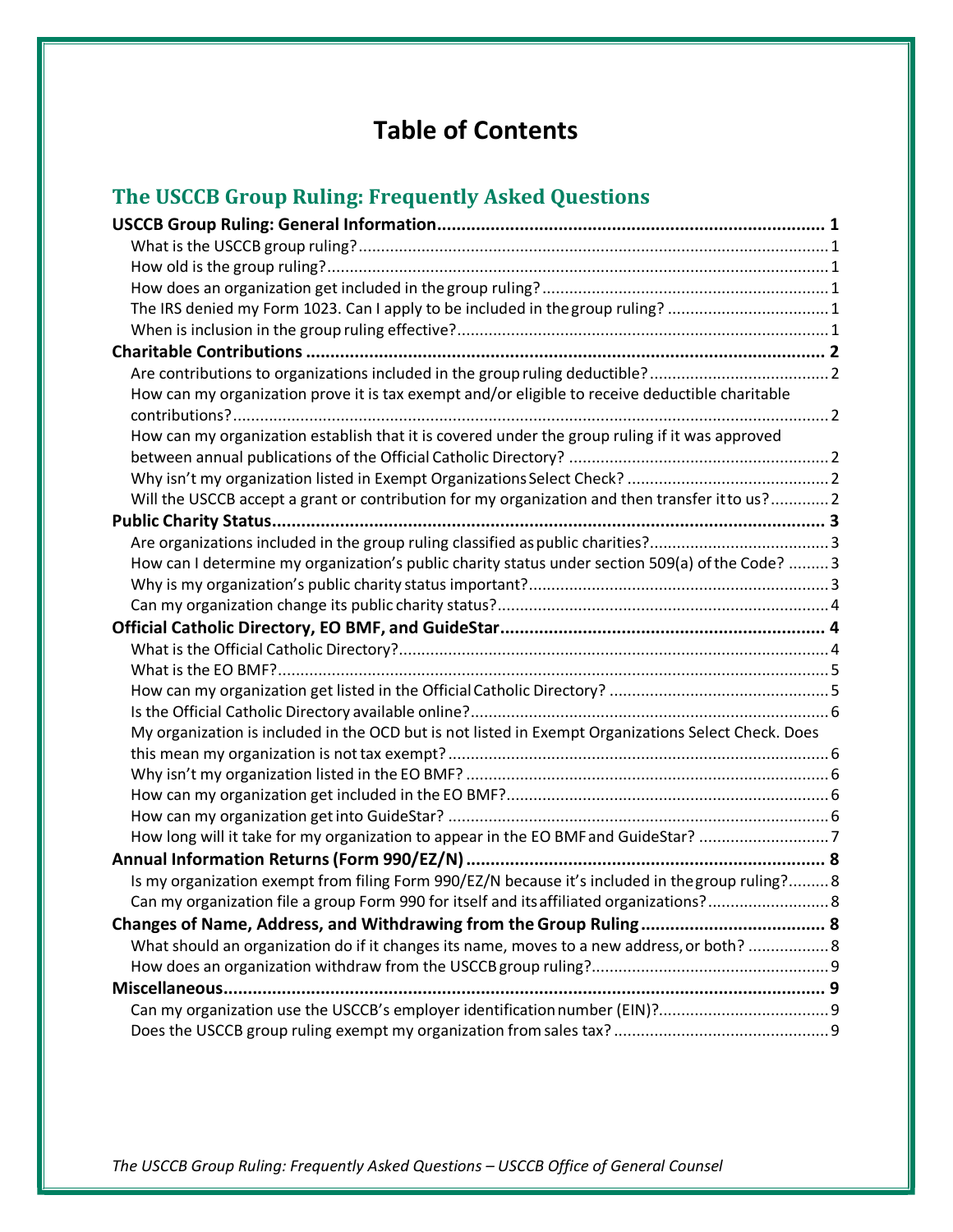#### <span id="page-2-0"></span>**USCCB Group Ruling: General Information**

#### <span id="page-2-1"></span>*What is the USCCB group ruling?*

The United States Conference of Catholic Bishops ("USCCB") is the central organization holding a group exemption letter for Catholic religious, charitable, and educational organizations in the United States. The group ruling's IRS Group Exemption Number, or GEN, is 0928. The USCCB group ruling establishes that Catholic organizations in the U.S. that are listed in the current edition of the *Official Catholic Directory* are recognized as exempt from federal income tax and described in section 501(c)(3) of the Internal Revenue Code.

#### <span id="page-2-2"></span>*How old is the group ruling?*

The IRS first issued a group exemption letter in 1946 to the National Catholic Welfare Conference, the predecessor organization of USCCB. The IRS reaffirms the group ruling annually with respect to organizations listed in the current edition of the *Official Catholic Directory*. The annual group ruling determination letter is available on the USCCB's **[Tax and](http://www.usccb.org/about/general-counsel/tax-and-group-ruling.cfm) [Group Ruling](http://www.usccb.org/about/general-counsel/tax-and-group-ruling.cfm)** page.

## <span id="page-2-3"></span>*How does an organization get included in the group ruling?*

An organization seeking inclusion in the USCCB group ruling should complete Form 0928A, Application for Inclusion in the USCCB group ruling, and submit it the to the Chancery Office of the diocese in which the applicant's principal office is located. Form 0928A is available on the USCCB's **[Tax and Group Ruling](http://www.usccb.org/about/general-counsel/tax-and-group-ruling.cfm)** page. If the diocese, after review by a diocesan attorney, recommends the organization for inclusion in the group ruling, the diocese sends a Form 0928- 1 to the USCCB Office of General Counsel. If the USCCB Office of General Counsel approves the inclusion, it will send the diocese a Notice of Acceptance along with an approved version of the Form 0928-1. The applicant should ensure that it receives from the diocese a copy of both the Notice of Acceptance and the *USCCB-approved* Form 0928-1 for its records.

#### <span id="page-2-4"></span>*The IRS denied my Form 1023. Can I apply to be included in the group ruling?*

No. An organization whose application for recognition of exemption has been denied by the IRS is not eligible for inclusion in the USCCB group ruling.

#### <span id="page-2-5"></span>*When is inclusion in the group ruling effective?*

An organization's inclusion in the USCCB group ruling generally is effective on the date of the Notice of Acceptance issued by the USCCB. If, however, the organization is approved for inclusion in the USCCB group ruling within 27 months from the end of the month in which it was incorporated or otherwise legally formed under state law, its recognition of tax-exempt status will relate back to the date of incorporation or formation.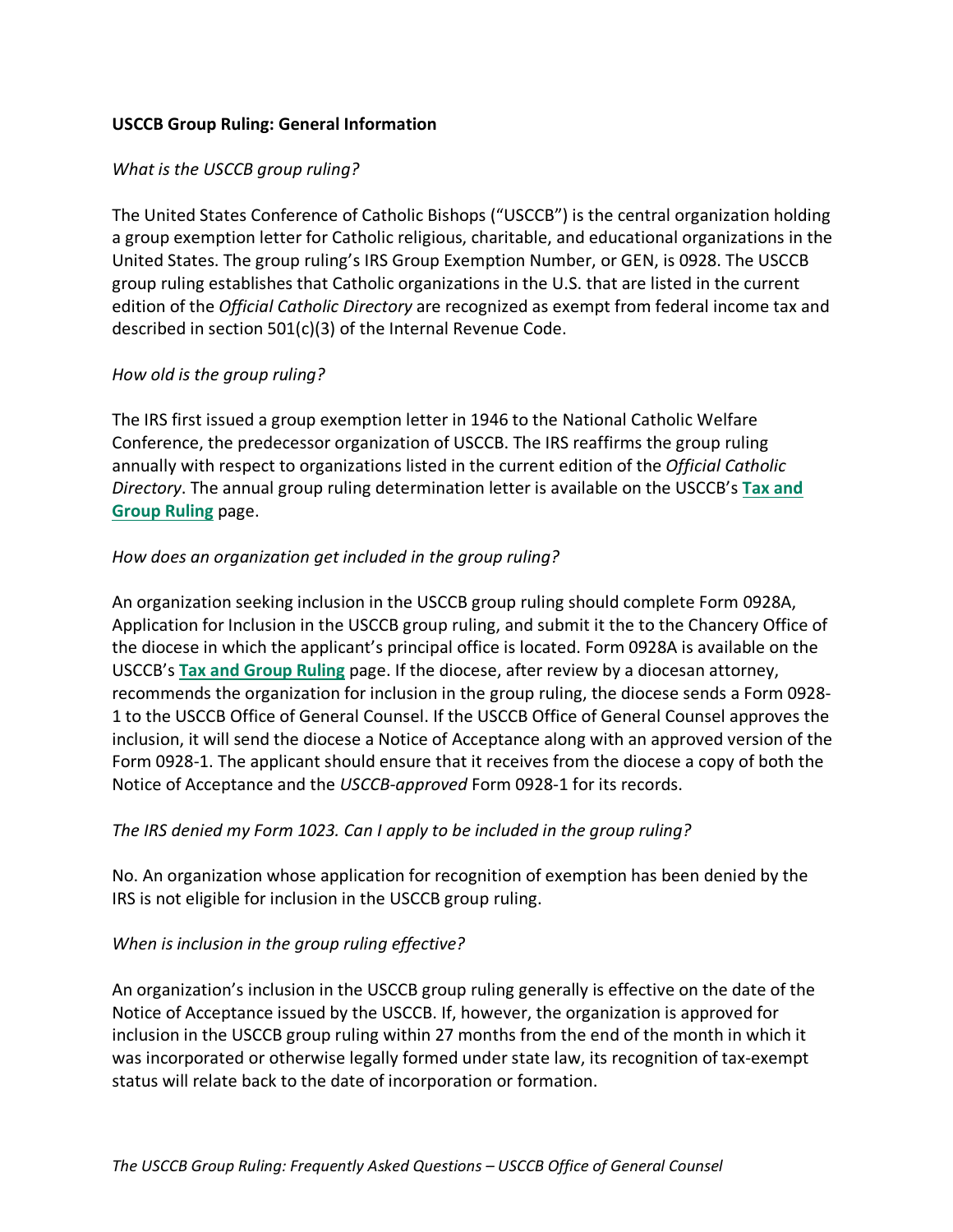## <span id="page-3-0"></span>**Charitable Contributions**

## <span id="page-3-1"></span>*Are contributions to organizations included in the group ruling deductible?*

Yes, contributions to organizations included in the USCCB group ruling are deductible as charitable contributions for federal income, estate, and gift tax purposes.

<span id="page-3-2"></span>*How can my organization prove it is tax exempt and/or eligible to receive deductible charitable contributions?*

An organization included in the USCCB group ruling does not receive its own IRS exemption determination letter. To prove that it is exempt under the group ruling, it should provide: (1) a copy of the current annual group ruling affirmation letter available on the USCCB's **[Tax](http://www.usccb.org/about/general-counsel/tax-and-group-ruling.cfm) [and Group Ruling](http://www.usccb.org/about/general-counsel/tax-and-group-ruling.cfm)** page; and (2) a copy of the page from the current edition of the *Official Catholic Directory* on which it is located. For more information, refer to the USCCB'[s](http://www.usccb.org/about/general-counsel/information-for-donors-and-grantmakers.cfm) **[Information for Donors and Grantmakers](http://www.usccb.org/about/general-counsel/information-for-donors-and-grantmakers.cfm)** page.

## <span id="page-3-3"></span>*How can my organization establish that it is covered under the group ruling if it was approved between annual publications of the Official Catholic Directory?*

If the USCCB Office of General Counsel approves your organization for inclusion in the group ruling, it sends to your diocese a Notice of Acceptance along with a *USCCB-approved* Form 0928-1. The Notice of Acceptance from the USCCB constitutes evidence of tax-exempt status until publication of the next edition of the *Official Catholic Directory*, because the Notice of Acceptance is a direct verification of tax-exempt status by the USCCB, the central organization, as described in **[IRS Publication 4573,](http://www.irs.gov/pub/irs-pdf/p4573.pdf)** *Group Exemptions*, under "How do I verify that an organization is included as a subordinate in a group exemption ruling?"

## <span id="page-3-4"></span>*Why isn't my organization listed in Exempt Organizations Select Check?*

Exempt Organizations Select Check, or EO Select Check, is an IRS searchable electronic database of organizations described in section 501(c)(3) that are eligible to receive tax-deductible contributions. See **[www.irs.gov/Charities-&-Non-Profits/Exempt-Organizations-Select-Check](http://www.irs.gov/Charities-%26-Non-Profits/Exempt-Organizations-Select-Check)**. Inclusion in EO Select Check is limited to organizations that have established their tax-exempt status by filing a Form 1023 or Form 1023-EZ with the IRS. Subordinate organizations in a group ruling are not included in EO Select Check, but they may be included in the IRS Exempt Organizations Business Master File, described in **[What is the EO BMF?](#page-6-0)**. Organizations in the group ruling that want to be included in EO Select Check must withdraw from the group ruling and file a Form 1023 or Form 1023-EZ with the IRS.

## <span id="page-3-5"></span>*Will the USCCB accept a grant or contribution for my organization and then transfer it to us?*

No. The USCCB will not under any circumstance act as a conduit and receive contributions for any organization included in the group ruling. If an organization is having difficulty getting a

 $\mathcal{P}$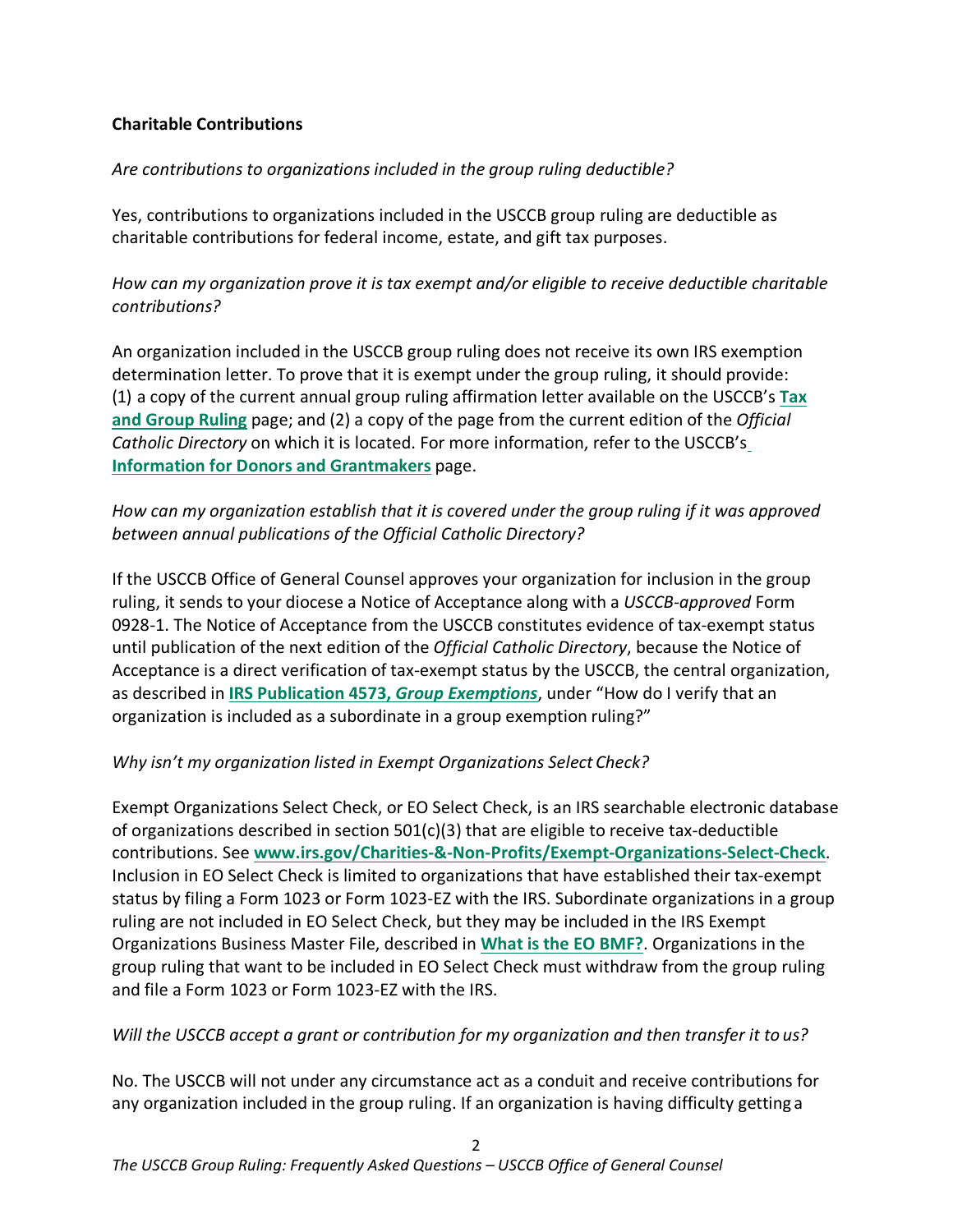grant or contribution because it does not have its own IRS determination letter, and the donor insists on sending it to the USCCB, you should direct the donor to these Frequently Asked Questions and the USCCB's **[Information for Donors and Grantmakers](http://www.usccb.org/about/general-counsel/information-for-donors-and-grantmakers.cfm)** page. In some cases, a donor may insist that your organization be included in the Exempt Organizations Business Master File, or EO BMF (see **[What is the EO BMF?](#page-6-0)**).

## <span id="page-4-0"></span>**Public Charity Status**

## <span id="page-4-1"></span>*Are organizations included in the group ruling classified as public charities?*

Yes, the annual IRS group ruling determination letter confirms that organizations included in the USCCB group ruling are recognized as public charities and not as private foundations under section 509(a) of the Internal Revenue Code, but it does not specify the particular public charity status under which the organizations are classified (e.g., 170(b)(1)(A)(i), 509(a)(1)/170(b)(1)(A)(vi), etc.). The organizations included in the group ruling do not share the same public charity status. Although the USCCB is classified as a public charity under sections 509(a)(1) and 170(b)(1)(A)(i), this classification does *not* automatically extend to organizations

in the USCCB group ruling. Each organization in the group ruling must establish its own public charity status under section 509(a)(1), 509(a)(2), or 509(a)(3).

## <span id="page-4-2"></span>*How can I determine my organization's public charity status under section 509(a) of the Code?*

At the time your organization applied for inclusion in the group ruling, it would have filed an application indicating the subparagraph of section 509(a) under which it qualified. Your organization should check its copy of that application to verify its public charity status. If your organization is a Form 990 filer, your Form 990 will indicate your organization's public charity status. If your organization filed a Form 0928A with its diocese, and it was approved for inclusion, the *USCCB-approved* Form 0928-1 indicates your organization's public charity status. For further information, your organization should consult its own tax advisor.

## <span id="page-4-3"></span>*Why is my organization's public charity status important?*

As a result of federal tax law changes enacted as part of the Pension Protection Act of 2006, large institutional donors such as private foundations and sponsoring organizations of donor advised funds may not be willing to rely solely on inclusion in the USCCB group ruling in their grant-making decisions, and they may request more specific documentation about your organization's public charity status. Moreover, some benefits and obligations under the Internal Revenue Code and other federal and even state or local laws may depend on an organization's public charity status.

Certain types of organizations included in the group ruling qualify as public charities because of the nature of their primary activity:

• churches and conventions or associations of churches under section  $170(b)(1)(A)(i)$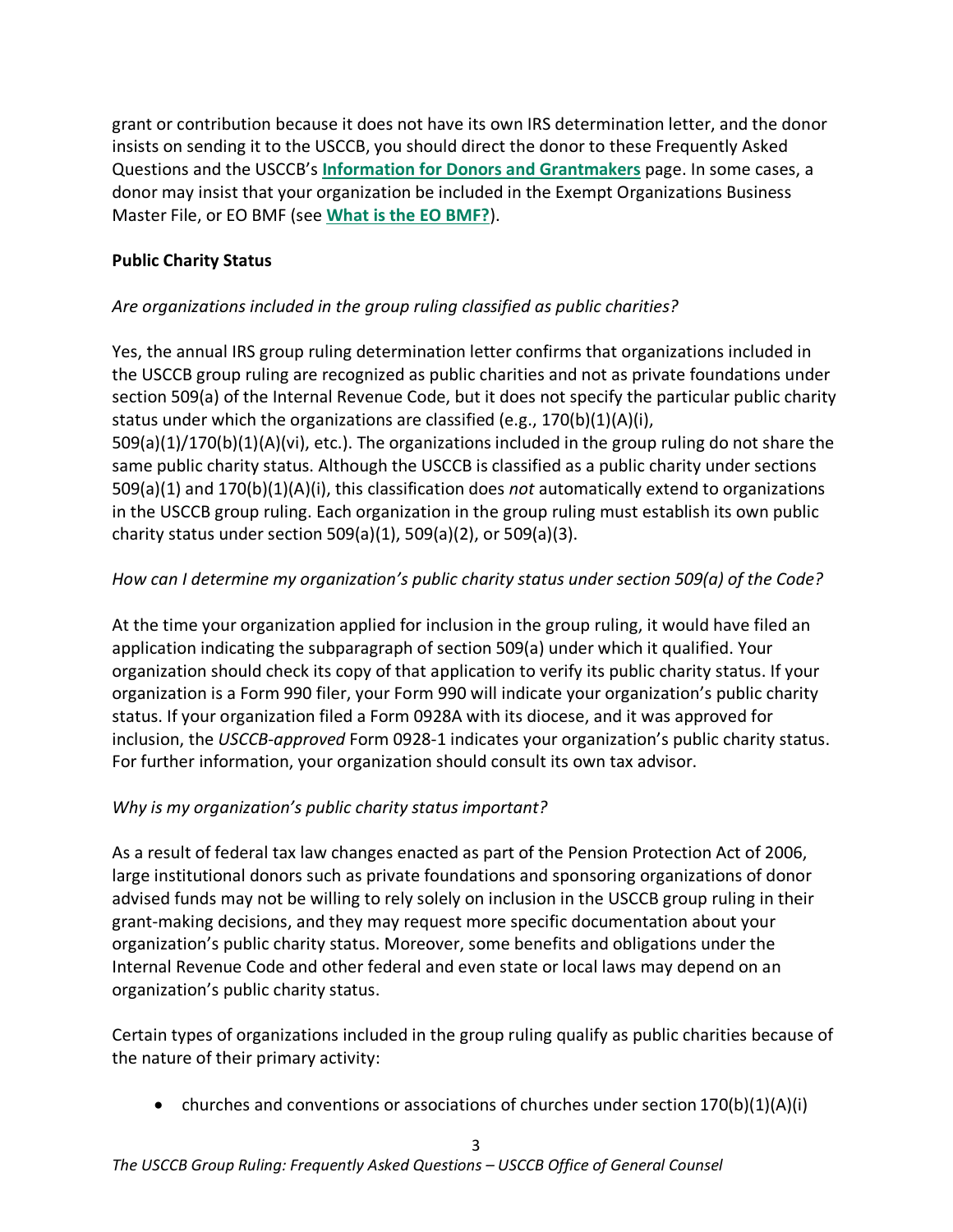(this category generally is limited to dioceses, eparchies, parishes, and civil organizations constituting a U.S. religious institute of consecrated life or society of apostolic life, and does not include organizations which are separate legal entities from one of the foregoing under state law, even if the organizations are operated by or affiliated with a diocese, eparchy, parish, or religious institute);

- elementary and secondary schools, colleges and universities under section 170(b)(1)(A)(ii); and
- hospitals under section 170(b)(1)(A)(iii).

Other organizations included in the USCCB group ruling may qualify as public charities under the public support tests of either section  $170(b)(1)(A)(vi)$  or section 509(a)(2), or as a section 509(a)(3) supporting organization. An organization may generally establish its public charity classification generally by filing its Form 990 with an appropriately completed Schedule A. If it is not required to file a Form 990, it may be necessary or desirable to nevertheless complete Schedule A, attested to by an officer and accompanied by a reasoned written opinion of counsel. An organization that no longer qualifies as a public charity (i.e., is a private foundation) must immediately withdraw from the group ruling.

## <span id="page-5-0"></span>*Can my organization change its public charity status?*

Yes, although there is no requirement that an organization obtain IRS recognition that it qualifies under a new public charity status. Your organization can change its public charity status in IRS records (for example, how it appears in the Exempt Organizations Business Master File, or EO BMF) either by filing a new Form 0928A with the diocese, requesting a change in public charity status classification, or by filing **[Form 8940, Request for Miscellaneous](http://www.irs.gov/pub/irs-pdf/f8940.pdf) [Determination](http://www.irs.gov/pub/irs-pdf/f8940.pdf)** with the IRS and paying a user fee. The advantage of filing Form 8940 is that the organization will receive an IRS determination letter confirming its recognized public charity status.

## <span id="page-5-1"></span>**Official Catholic Directory, EO BMF, and GuideStar**

## <span id="page-5-2"></span>*What is the Official Catholic Directory?*

The *Official Catholic Directory*, or OCD, is a book published annually which lists Catholic institutions and individuals in the United States. The OCD also serves as the official listing of subordinate organizations included in the group ruling, as described in **[IRS Publication 4573,](http://www.irs.gov/pub/irs-pdf/p4573.pdf)** *[Group Exemptions](http://www.irs.gov/pub/irs-pdf/p4573.pdf)*, under "How do I verify that an organization is included as a subordinate in a group exemption ruling?"

Group ruling listings are generally limited to organizations included under "National Organizations" or in a diocesan section of the OCD. There are exceptions: an asterisk (\*) next to an organization's name indicates that the organization has its own individual IRS determination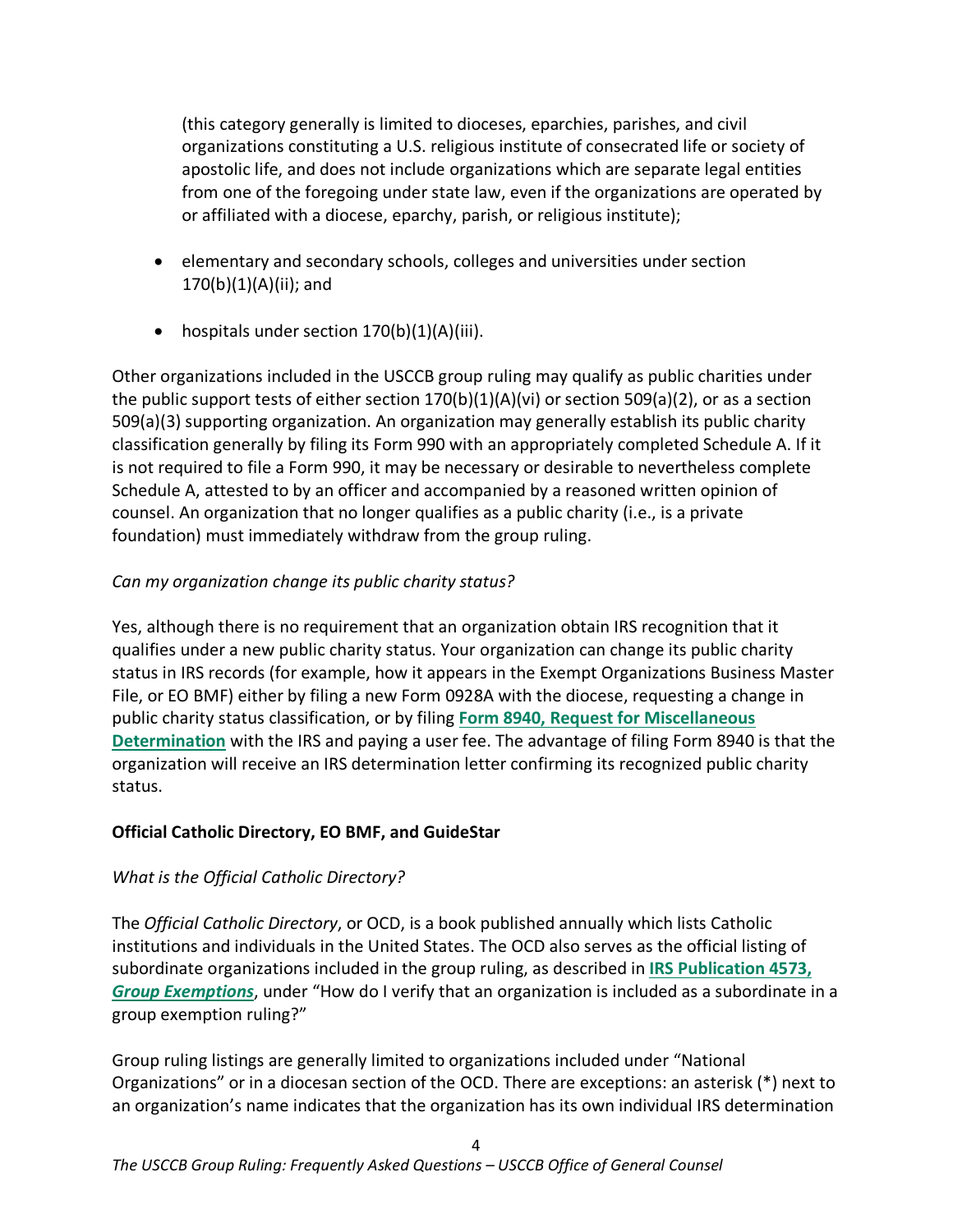letter and therefore is not included in the USCCB group ruling. Also, each diocesan section concludes with a listing of Religious Institutes of Men Represented in the Diocese and Religious Institutes of Women Represented in the Diocese. A listing in either of these sections indicates only that one or more individual members of the listed religious order or association of the faithful are physically present to perform ministry in the particular diocese. It does not establish that a listed religious institute or association of the faithful is exempt from federal income tax under the USCCB group ruling or otherwise. For more information, refer to the USCCB's **[Information for Donors and Grantmakers](http://www.usccb.org/about/general-counsel/information-for-donors-and-grantmakers.cfm)** page.

## <span id="page-6-0"></span>*What is the EO BMF?*

The Exempt Organizations Business Master File, or EO BMF, is an extract of information from the IRS' own database called the Business Master File. The IRS Business Master File contains information, such as names, addresses, and filing history, for many taxpayer organizations. On the second Monday of each month (except in January), the IRS runs a program that extracts taxexempt organizations data from the Business Master File and makes the data available to the public at **[www.irs.gov/Charities-&-Non-Profits/Exempt-Organizations-Business-Master-File-](http://www.irs.gov/Charities-%26-Non-Profits/Exempt-Organizations-Business-Master-File-Extract-EO-BMF)[Extract-EO-BMF](http://www.irs.gov/Charities-%26-Non-Profits/Exempt-Organizations-Business-Master-File-Extract-EO-BMF)**. This extract is referred to as the "EO BMF." Organizations like GuideStar, Foundation Center, OrgHunter and others pull data from this extract and make it available to users and their members. EO Select Check, which is a database of organizations eligible to receive tax-deductible contributions, is also derived from this monthly extract. See **[Why isn't](#page-3-4) [my organization listed in Exempt Organizations Select](#page-3-4) Check?**

## *What is GuideStar?*

GuideStar is a website operated by a section  $501(c)(3)$  organization, GuideStar USA, Inc., that pulls data from the EO BMF and puts it into its own searchable database, along with images of filed copies of organizations' Forms 990/990-EZ/990-PF. GuideStar also obtains information from participating charities as part of its GuideStar Exchange, and awards "medals" based on how much information charities provide. There are multiple GuideStar products. There is the free version with which most users are familiar, Premium products that provide access to more information (e.g., more years' worth of Forms 990), and Charity Check, which provides donors with advance assurance of deductibility. See **[Rev. Proc. 2011-33](https://www.irs.gov/pub/irs-drop/rp-11-33.pdf)**.

## <span id="page-6-1"></span>*How can my organization get listed in the Official Catholic Directory?*

In the case of an organization in the USCCB group ruling, once the organization is approved for inclusion in the USCCB group ruling, the applicable diocese is responsible for ensuring that the organization is added to its listing in the OCD (see **[How does an organization get included in](#page-2-3) [the USCCB group ruling?](#page-2-3)** above).

In the case of an organization that has its own IRS determination letter recognizing it as being described in section 501(c)(3) and eligible to receive tax deductible charitable contributions under section 170 (i.e., foreign organizations are not eligible), the organization may request an

5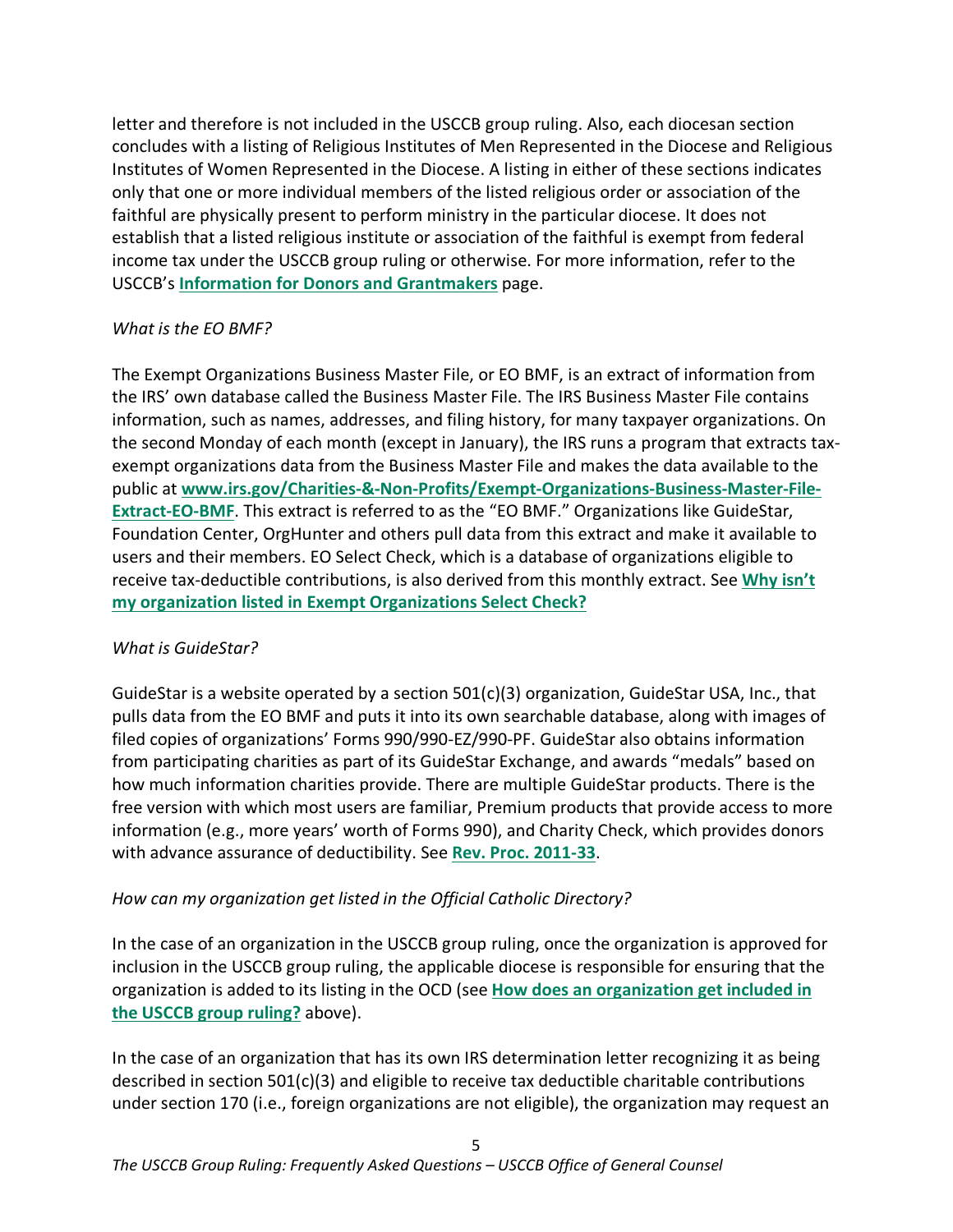asterisked listing in the OCD by filing a Request for Asterisked Listing in Official Catholic Directory with their diocese's Chancery Office. The Request for Asterisked Listing in Official Catholic Directory is available on the USCCB's **[Tax and Group Ruling](http://www.usccb.org/about/general-counsel/tax-and-group-ruling.cfm)** page.

## <span id="page-7-0"></span>*Is the Official Catholic Directory available online?*

No, the *Official Catholic Directory* is not available online. The OCD is available only in hard copy and Adobe .pdf format. For more information, visit **[www.officialcatholicdirectory.com](http://www.officialcatholicdirectory.com/)**.

<span id="page-7-1"></span>*My organization is included in the OCD but is not listed in Exempt Organizations Select Check. Does this mean my organization is not tax exempt?*

No. Organizations included as subordinates in group rulings generally do not appear in EO Select Check, although they may appear in the Exempt Organizations Business Master File extract, or EO BMF, at **[www.irs.gov/Charities-&-Non-Profits/Exempt-Organizations-Business-](http://www.irs.gov/Charities-%26-Non-Profits/Exempt-Organizations-Business-Master-File-Extract-EO-BMF)[Master-File-Extract-EO-BMF](http://www.irs.gov/Charities-%26-Non-Profits/Exempt-Organizations-Business-Master-File-Extract-EO-BMF)**.

## <span id="page-7-2"></span>*Why isn't my organization listed in the EO BMF?*

Under the USCCB's current group ruling procedures, when an organization is approved for inclusion in the group ruling, the USCCB sends the IRS a copy of the organization's *USCCBapproved* Form 0928-1 so that the IRS will add the organization to the EO BMF as part of the USCCB group ruling. Because churches are not required to provide this information to the IRS, for many years the USCCB did not report group ruling additions, relying solely on the *Official Catholic Directory* as the official subordinate listing. Therefore, many organizations in the USCCB group ruling that are in the OCD are not in the EO BMF.

## <span id="page-7-3"></span>*How can my organization get included in the EO BMF?*

Under the USCCB's current group ruling procedures, every organization that is approved for inclusion in the USCCB group ruling is submitted by the USCCB to the IRS for inclusion in the Exempt Organizations Business Master File extract, or EO BMF, as part of the group ruling process. If an organization was added to the *Official Catholic Directory* years ago and is not in the EO BMF, the organization must file a Form 0928A, Application for Inclusion in the USCCB Group Ruling, and submit it the to the Chancery Office of its diocese. This is because the information the USCCB submits to the IRS for inclusion in the EO BMF is not the same as what is included in the OCD.

## <span id="page-7-4"></span>*How can my organization get into GuideStar?*

When an organization is accepted into the USCCB group ruling, the USCCB submits the *USCCBapproved* Form 0928-1 to the IRS to be included in the EO BMF, and the organization should automatically be included in the GuideStar database. Organizations that have been in the USCCB group ruling and *Official Catholic Directory* for years may not be included in the EO BMF,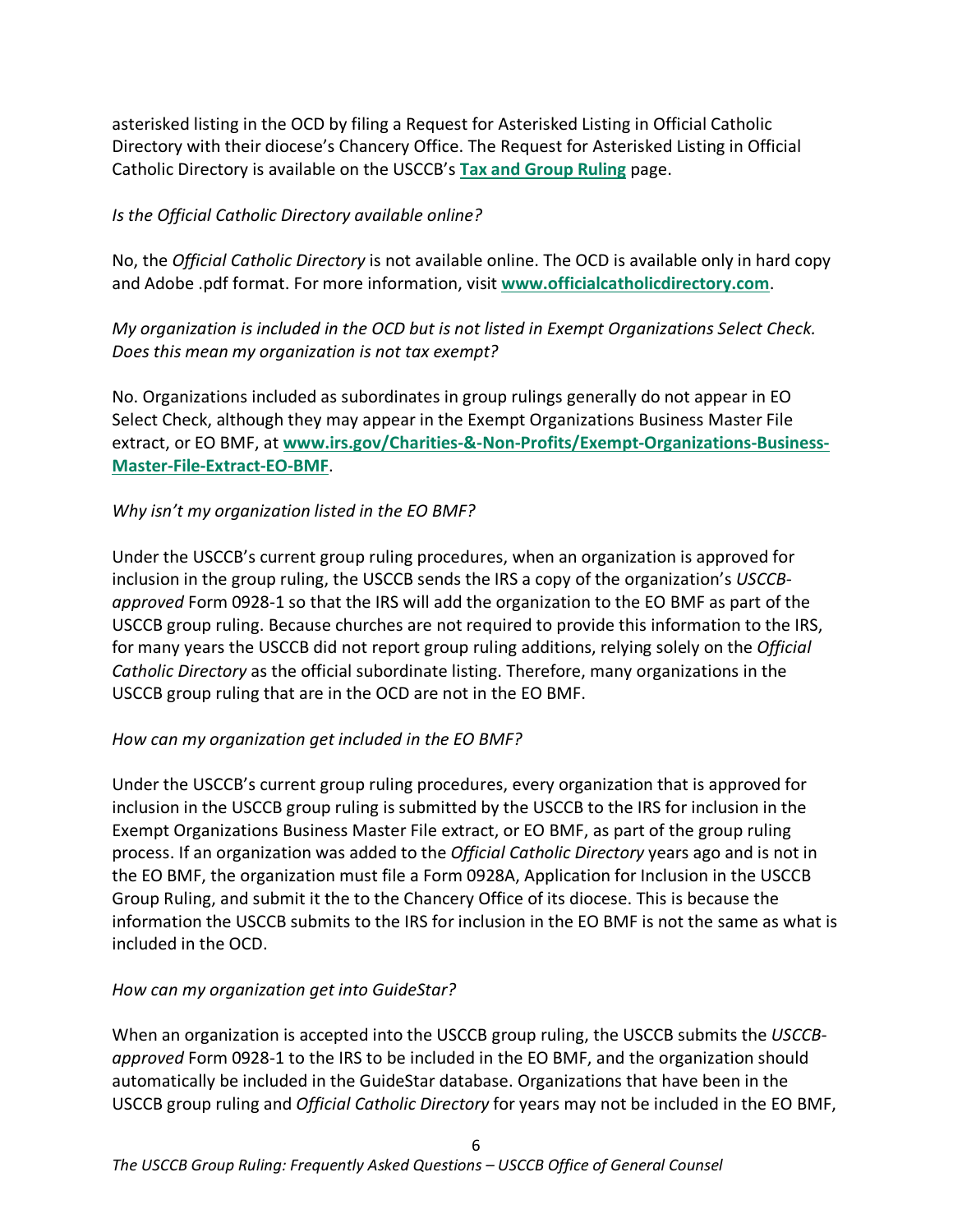nor, consequently, GuideStar. These organizations have two choices: (a) file a Form 0928A, Application for Inclusion in the USCCB group ruling with the Chancery Office of the diocese in which the organization is located, or (b) request a listing directly from GuideStar. The only way to get into the EO BMF as an organization included in the USCCB group ruling is by filing Form 0928A.

Group ruling organizations may request a listing directly from GuideStar by providing the following:

- A copy of a letter, on letterhead, from the central organization stating that your organization is included in their group exemption. *The letter must fit the following specifications:*
	- o Includes the name, EIN, and address of your organization
	- o Signed by an authorized representative of the central office, including the signers printed name and title
	- o *Must be dated no older than six months at the time of submission to GuideStar.*
	- o Please provide in non-editable PDF format. Word documents are not acceptable. Links to web documents are not acceptable.
- A copy of a federal IRS-issued document with the name and EIN of *your specific organization\** printed on it. IRS EIN issuance letter, IRS EIN verification, or an IRS filing notice are all acceptable documents. *Self-certifying documents will not be accepted.*
- Email your documents t[o getlisted@candid.org.](mailto:getlisted@candid.org)

Organizations that request a listing in GuideStar directly will have a notation that they are not "Registered with the IRS." Organizations that get listed in GuideStar by virtue of inclusion in the EO BMF are listed as "Registered with the IRS."

## <span id="page-8-0"></span>*How long will it take for my organization to appear in the EO BMF and GuideStar?*

It can take more than 20 weeks from the date the USCCB issues a Notice of Acceptance to a diocese before the organization is included in the EO BMF. The USCCB sends approved Forms 0928-1 to the IRS by U.S. mail approximately every two months. At the same time, the USCCB sends the IRS Forms 0928-2 updating names and addresses and deleting organizations from the group ruling. Some of these submissions include hundreds of pages, and it can take the IRS anywhere from a few weeks to a month or more to update the Business Master File.

The IRS Business Master File updates in cycles, so a change entered in the system may take up to two weeks to post. It is only after an update posts that it is reflected in the next monthly EO BMF extract that is run *after* the date that the update posts. The EO BMF is generally produced or extracted on the second Monday of each month, except in January, when there is no update. The date of the last EO BMF extract is indicated on the EO BMF page at **[www.irs.gov/Charities-](http://www.irs.gov/Charities-%26-Non-Profits/Exempt-Organizations-Business-Master-File-Extract-EO-BMF) [&-Non-Profits/Exempt-Organizations-Business-Master-File-Extract-EO-BMF](http://www.irs.gov/Charities-%26-Non-Profits/Exempt-Organizations-Business-Master-File-Extract-EO-BMF)**. Therefore, from the date the IRS enters a change in the IRS Business Master File, it can take as long as 6-8 weeks before that change appears in the EO BMF. GuideStar usually updates very soon after the EO

7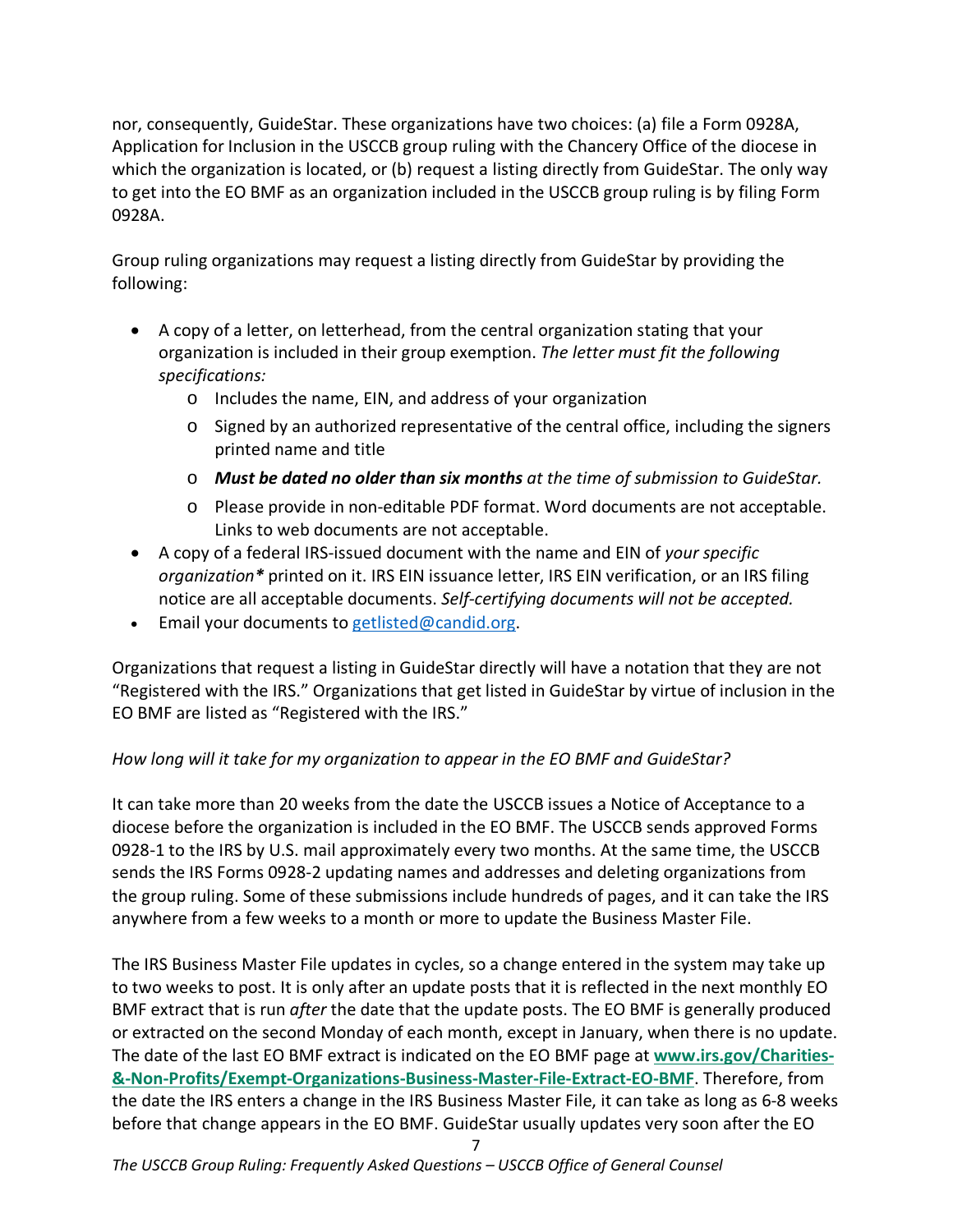BMF extract is made available to the public.

Therefore, an organization requesting inclusion in the group ruling and/or the EO BMF must account for the time between the date the Form 0928-1 is approved by the USCCB (not the diocese) and the next date on which the USCCB sends its periodic updates to the IRS (up to two months), the time it takes for the IRS to receive and process the updates (two months), and the time it takes for updates to post to the EO BMF (6-8 weeks). In addition, between the second Monday in November and the second Monday in January, the EO BMF does not update.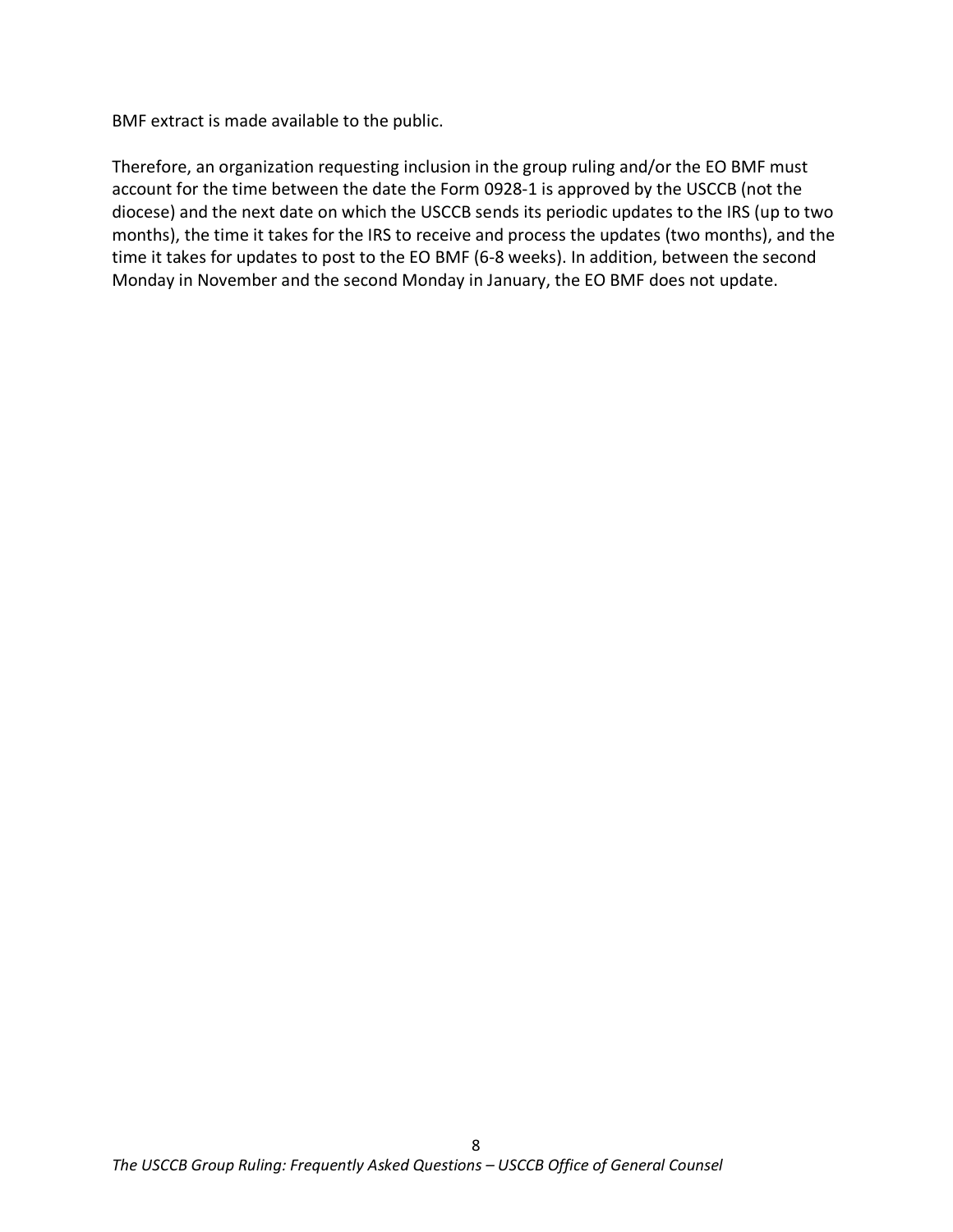## <span id="page-10-0"></span>**Annual Information Returns (Form 990/EZ/N)**

## <span id="page-10-1"></span>*Is my organization exempt from filing Form 990/EZ/N because it's included in the group ruling?*

No. There is no automatic exemption from the annual Form 990/EZ/N filing requirement simply because your organization is included in the USCCB group ruling. Each organization covered by the USCCB group ruling is required to file a Form 990/EZ/N unless it qualifies for a filing exemption. When the USCCB issues a Notice of Acceptance to the diocese, it includes a copy of the *USCCB-approved* Form 0928-1, which indicates the organization's public charity status and 990/EZ/N filing requirement or exemption. When you receive a copy of your Notice of Acceptance from the diocese, make sure you also receive a copy of the *USCCB-approved* Form 0928-1, because the USCCB may override a determination made by the diocese. The USCCB submits a copy of the *USCCB-approved* Form 0928-1 to the IRS.

In some cases, the USCCB will determine that your organization is required to file a Form 990/EZ/N *even if you believe your organization should be exempt from filing*. This will be indicated on the *USCCB-approved* Form 0928-1. If you believe your organization should not be required to file a Form 990/EZ/N, then you may request a determination from the IRS to that effect by filing **[Form 8940, Request for Miscellaneous Determination](http://www.irs.gov/pub/irs-pdf/f8940.pdf)**. Your organization should consult its own tax advisor for an analysis of its Form 990/EZ/N filing obligations. For more information, please consult the USCCB guidelines, Annual Filing Requirements for Catholic Organizations, available on the USCCB's **[Tax and Group Ruling](http://www.usccb.org/about/general-counsel/tax-and-group-ruling.cfm)** page.

## <span id="page-10-2"></span>*Can my organization file a group Form 990 for itself and its affiliated organizations?*

No. An organization included in the USCCB group ruling may *not* file a group Form 990 for itself and its affiliated organizations. Only the central organization of a group ruling is authorized by law to file a group Form 990. USCCB is the central organization of GEN 0928, and therefore only USCCB is authorized to file a group Form 990 on behalf of subordinates in the USCCB group ruling. However, *USCCB does not file a Form 990 group return*.

## <span id="page-10-3"></span>**Changes of Name, Address, and Withdrawing from the Group Ruling**

## <span id="page-10-4"></span>*What should an organization do if it changes its name, moves to a new address, or both?*

Your organization must inform the Chancery Office of the diocese under which the organization is listed in the *Official Catholic Directory*. The Chancery can request the appropriate change for the next edition of the OCD. The Chancery also prepares and sends a Form 0928-2 to the USCCB indicating the new name and/or address, which the USCCB forwards to the IRS to update its records so that the changes are reflected in the EO BMF and onGuideStar.